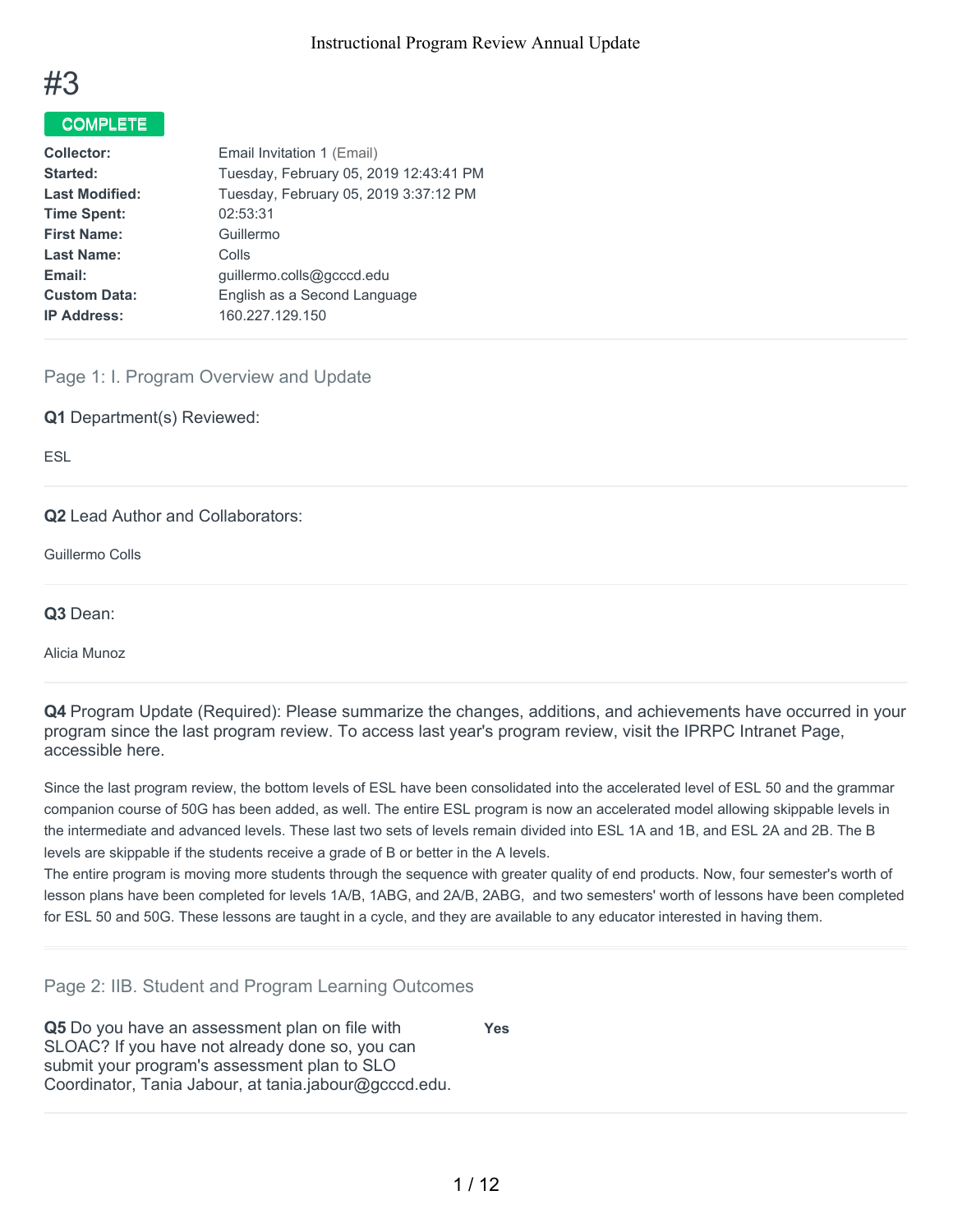**Q6** Please provide an analysis of your student learning outcomes (SLO) findings and what changes, if any, were made as a result.

We have changed the SLO measurement methods and collection. Dovetailing into the student-centered structure of the accelerated classes, the SLO measures are also student-centered in that the students measure their own SLOs based on answers to simple survey questions. The questions have been re-worded from the official SLOs to make it easier for students to understand what they are being asked. Since using our new SLO surveys, we have been able to measure every SLO in every class each semester. The results show a difference, often, in what students think they can do and what their teachers think they can do. This has resulted in teacher discussions about re-focusing certain class activities to better demonstrate the SLOs students are developing.

| Q7 Review your PLOs. Are the listed PLOs an accurate<br>reflection of the program's current learning objectives? | <b>No</b> |
|------------------------------------------------------------------------------------------------------------------|-----------|
| Q8 Are the PLOs mapped onto the course SLOs?                                                                     | <b>No</b> |
| Q9 Discuss your assessment plan for the PLOs.                                                                    |           |
| I have yet to create/re-create the PLOs.                                                                         |           |

### Page 3: IIB. Student Achievement

#### **Q10** How has the program's success rate changed over the past year?

Data for success rates have to be wildly re-calculated in light of the fact that the new program has completely replaced the old. However, in the case of the adoption of the ESL 50 level replacing ESL 70 and 80, we know from data that in the past about 92 students from the last Spring and Fall semesters who were in either ESL 70 or 80 (replaced this year by ESL 50--just the one level)succeeded to be placed in the next level ESL 1A. This is approximately 46%. Last semester the number of students who passed ESL 50 and made it to 1A came to 86%. Our throughput has greatly increased at the lower level. It is evident that the throughput has increased at the higher level as well. While the data shows similar success rates for the old ESL 119 compared to ESL 2A and 2B, the 2A and 2B classes combined old ESL 106 and 119. It was not possible for 106 students to go on to ENG 120, but almost 80% of the 2A students are able to skip into ENG 120.

**Q11** The College has set a 2024 goal of reaching a 77% course success rate (students passing with a grade of A, B, C, or P out of those enrolled at census) for the College as a whole. Consider how your will program help the College reach its long-term goal of increasing the course success rate to 77%. This is intended to provide a goal for improvement only; programs will not be penalized for not meeting the goal. What is your program's one-year goal for success rate across all courses in the program?

**Q12** Which specific groups (by gender and ethnicity) have success rates lower than that of the program overall?

**Respondent skipped this question**

**Respondent skipped this question**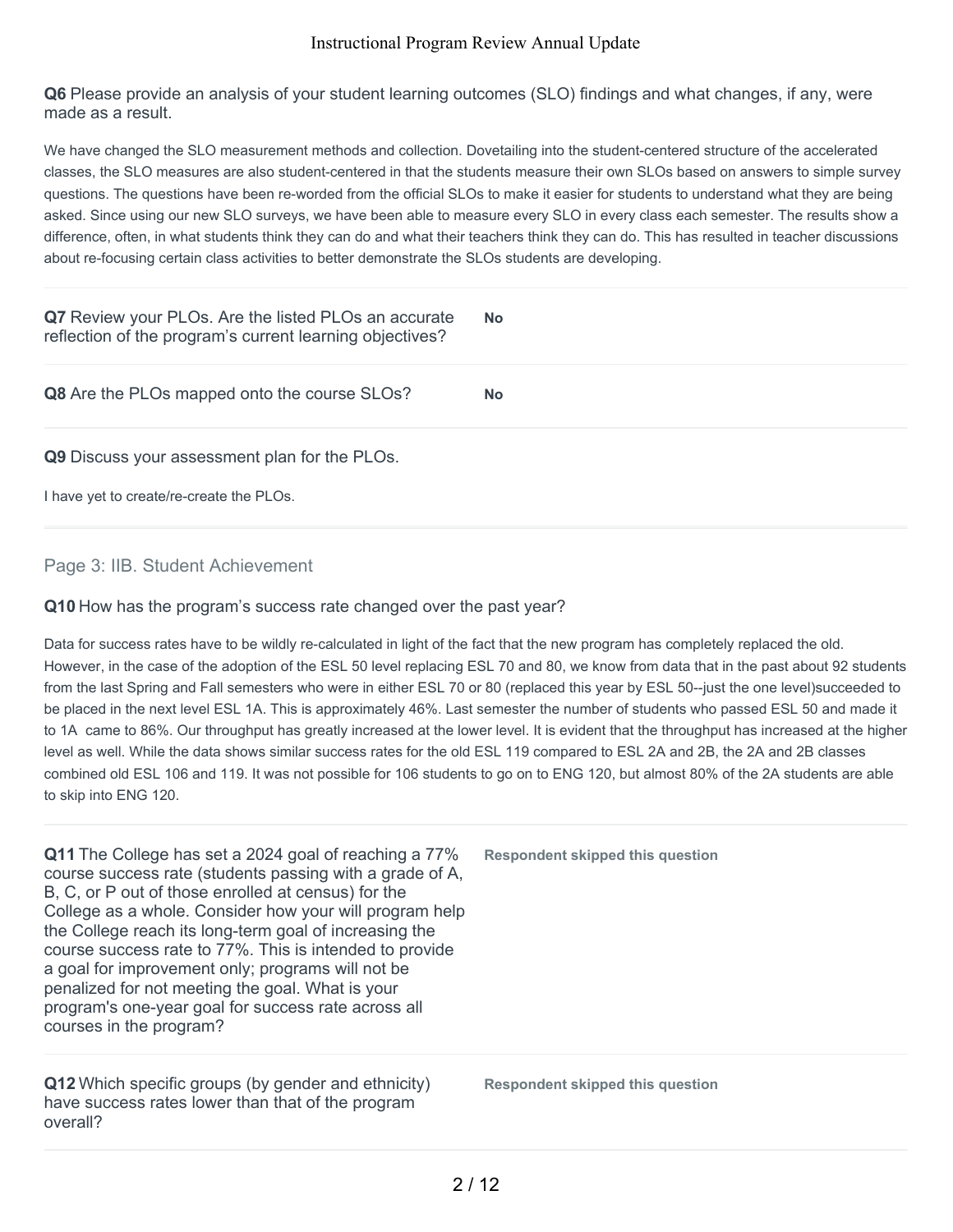| Q13 What program (or institutional) factors may be<br>contributing to these lower rates of success for these<br>groups of students?                                                                                                                  | <b>Respondent skipped this question</b>    |
|------------------------------------------------------------------------------------------------------------------------------------------------------------------------------------------------------------------------------------------------------|--------------------------------------------|
| Q14 What specific steps will the program take to address<br>these equity gaps in the 2019/20 academic year?                                                                                                                                          | <b>Respondent skipped this question</b>    |
| Q15 How do these activities align with the goals set forth<br>in your last comprehensive program review?                                                                                                                                             | <b>Respondent skipped this question</b>    |
| Q16 OPTIONAL: If you would like to attach any charts or<br>additional documentation (aside from the program review<br>report prepared by the IESE Office), please upload it<br>using the button below. You can upload PDF, Word, and<br>image files. | <b>Respondent skipped this question</b>    |
| Page 4: Distance Education                                                                                                                                                                                                                           |                                            |
| Q17 Does your program offer any courses via distance<br>education (online)?                                                                                                                                                                          | <b>No</b>                                  |
| Page 5: Distance Education Course Success                                                                                                                                                                                                            |                                            |
| Q18 Are there differences in success rates for distance<br>education (online) versus in-person sections?                                                                                                                                             | <b>Respondent skipped this question</b>    |
| Q19 If there are differences in success rates for distance<br>education (online) versus in person sections, what will<br>the program do to address these disparities?                                                                                | <b>Respondent skipped this question</b>    |
| Page 6: IV. Previous Goals: Update (If Applicable)                                                                                                                                                                                                   |                                            |
| Q20 Would you like to provide an update for your<br>previous program review goal(s)?                                                                                                                                                                 | Yes                                        |
| Page 7: Previous Goal 1                                                                                                                                                                                                                              |                                            |
| Q21 Previous Goal 1:                                                                                                                                                                                                                                 |                                            |
| Expand Professional Development for Accelerated Basic Skills                                                                                                                                                                                         |                                            |
| Q22 Link to College Strategic Goal(s):                                                                                                                                                                                                               | <b>Basic Skills</b><br><b>Acceleration</b> |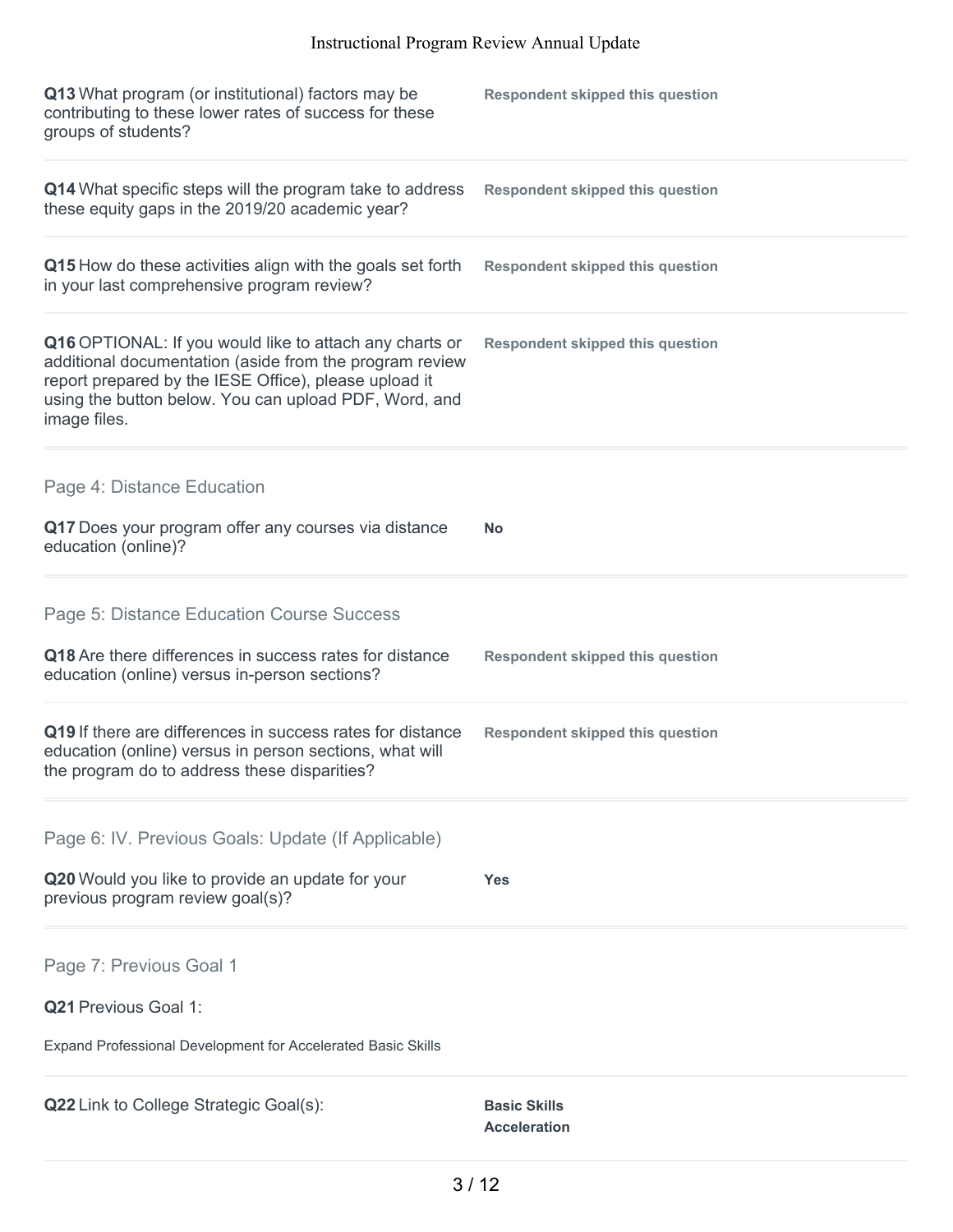**Q23** Goal Status **In Progress**

**Q24** How was the goal evaluated? If the goal is "in progress," how will it be evaluated?

There have been four 3-hour trainings offered for the last two semesters. By simple count, these goals were met. Several other colleges have requested the results of our curriculum training, or have asked to attend out trainings--by this fact we measured the best practices success.

**Q25** Please provide the rationale for this goal:

We feel that continued trainings are vital for our acceleration program. It is our desire that the funding for these events be carried into the general funding for this reason. Acceleration training is producing new curriculum and everybody in the program is on the same page simply because we are all training together.

**Q26** Please provide the goal action steps for the year (previously "Activities"):

We will continue to provide Friday 3-hour trainings to faculty throughout each semester. We will continue to send faculty to conferences featuring acceleration.

| Q27 Do you have another goal to update?                                                                                                                                                                        | <b>Yes</b>                                 |  |
|----------------------------------------------------------------------------------------------------------------------------------------------------------------------------------------------------------------|--------------------------------------------|--|
| Page 8: Previous Goal 2                                                                                                                                                                                        |                                            |  |
| <b>Q28</b> Previous Goal 2:                                                                                                                                                                                    |                                            |  |
| Expand and enhance accelerated course offerings in ESL                                                                                                                                                         |                                            |  |
| Q29 Link to College Strategic Goal(s):                                                                                                                                                                         | <b>Basic Skills</b><br><b>Acceleration</b> |  |
| Q30 Goal Status                                                                                                                                                                                                | <b>Completed</b>                           |  |
| Q31 How was the goal evaluated? If the goal is "in progress," how will it be evaluated?<br>Our entire program is now an accelerated model. Other ESL leaders in the state are calling it "The Cuyamaca Model." |                                            |  |
| Q32 Please provide the rationale for this goal:                                                                                                                                                                | <b>Respondent skipped this question</b>    |  |
| Q33 Please provide the goal action steps for the year<br>(previously "Activities"):                                                                                                                            | <b>Respondent skipped this question</b>    |  |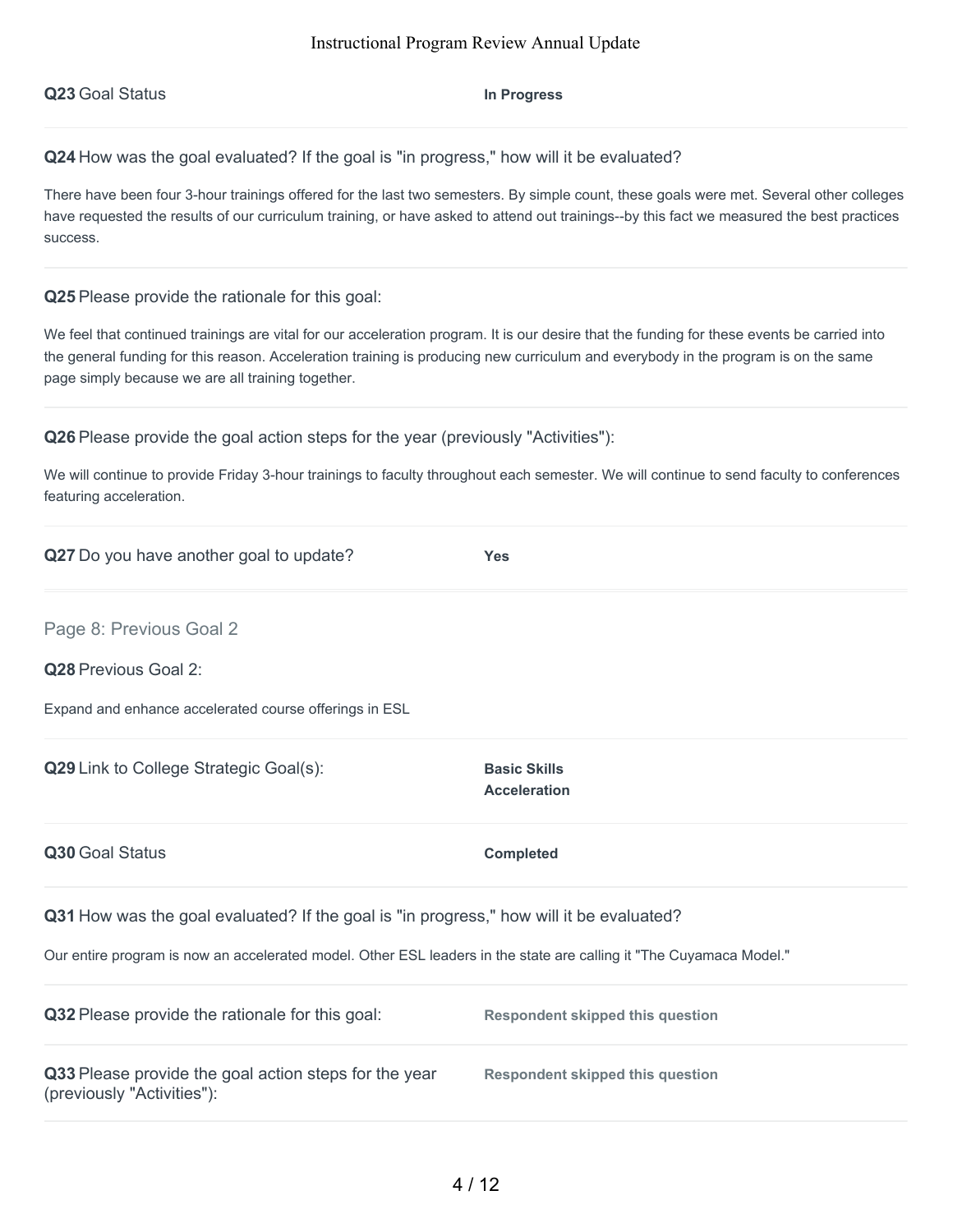| Q34 Do you have another goal to update?                                                                                                                                                                   | <b>Yes</b>                                 |
|-----------------------------------------------------------------------------------------------------------------------------------------------------------------------------------------------------------|--------------------------------------------|
| Page 9: Previous Goal 3                                                                                                                                                                                   |                                            |
| Q35 Previous Goal 3:                                                                                                                                                                                      |                                            |
| Create a new course that combines the bottom two levels of ESL                                                                                                                                            |                                            |
| Q36 Link to College Strategic Goal(s):                                                                                                                                                                    | <b>Basic Skills</b><br><b>Acceleration</b> |
| Q37 Goal Status                                                                                                                                                                                           | <b>Completed</b>                           |
| Q38 How was the goal evaluated? If the goal is "in progress," how will it be evaluated?                                                                                                                   |                                            |
| We have completed our first semester of ESL 50 and 50G (the courses replaced the former ESL 70,71,80,81.) The new class had a<br>passing rate of 86%. More students made it to level 1A than ever before. |                                            |
| Q39 Please provide the rationale for this goal:                                                                                                                                                           | <b>Respondent skipped this question</b>    |
| Q40 Please provide the goal action steps for the year<br>(previously "Activities"):                                                                                                                       | <b>Respondent skipped this question</b>    |
| Q41 Do you have another goal to update?                                                                                                                                                                   | <b>Yes</b>                                 |
| Page 10: Previous Goal 4                                                                                                                                                                                  |                                            |
| Q42 Previous Goal 4:                                                                                                                                                                                      |                                            |
| Improve and expand the Boost Program pathways and plans for students.                                                                                                                                     |                                            |
| Q43 Link to College Strategic Goal(s):                                                                                                                                                                    | <b>Guided Student</b><br><b>Pathways</b>   |
| <b>Q44 Goal Status</b>                                                                                                                                                                                    | <b>In Progress</b>                         |
|                                                                                                                                                                                                           |                                            |

**Q45** How was the goal evaluated? If the goal is "in progress," how will it be evaluated?

We will submit a "map" plan for ESL students specifying which classes are recommended to take inside and outside the discipline as part of the Guided Pathways at Cuyamaca College.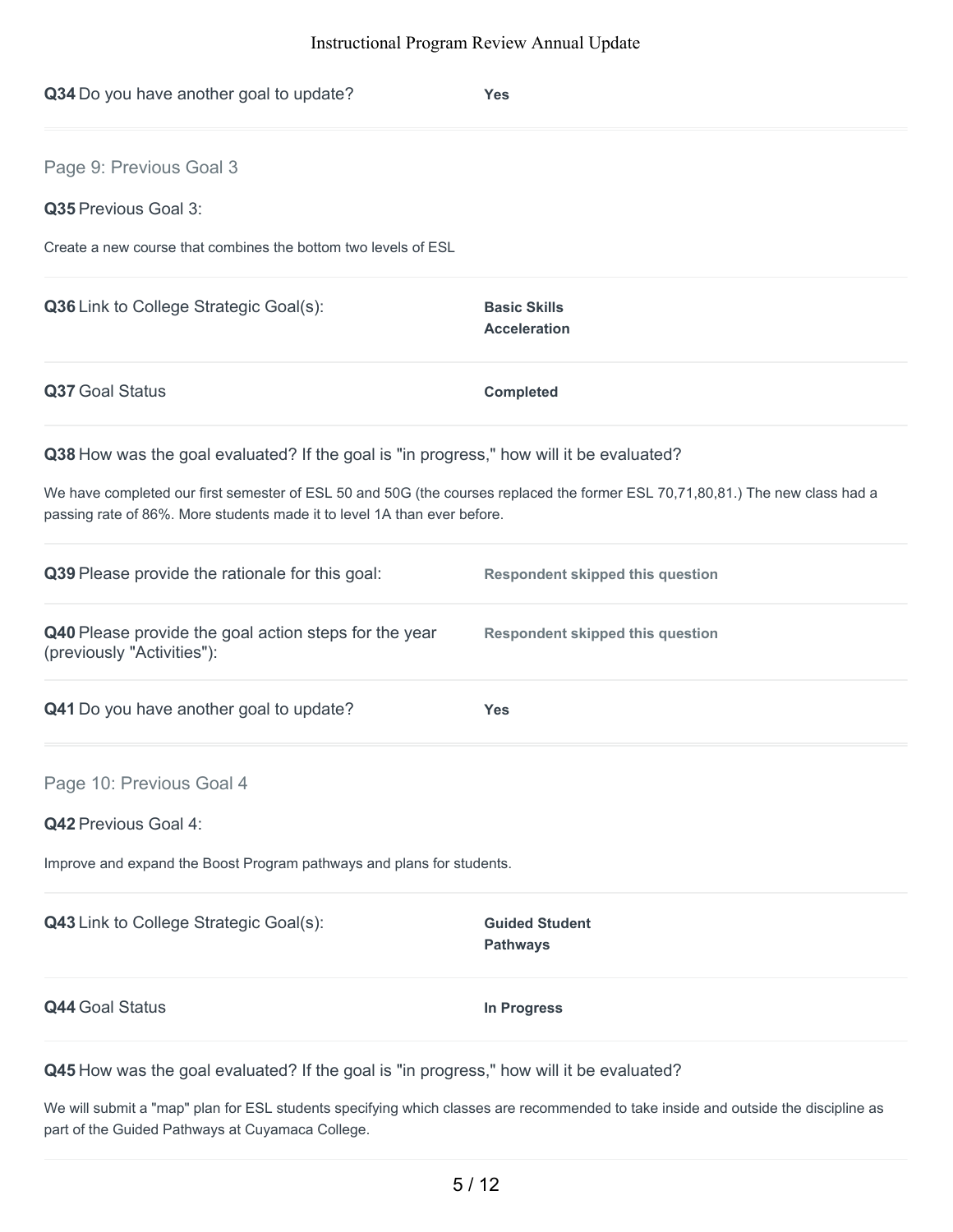**Q46** Please provide the rationale for this goal:

ESL deserves its own meta major: the Exploratory--Language Acquisition. In this path, students need to know not only what ESL classes to take, but when to try classes in other disciplines and which of these other-discipline classes are recommended for their levels.

**Q47** Please provide the goal action steps for the year (previously "Activities"):

We will complete the pathway map and turn it into the Dean's office. We will continue with trainings and conferences. We will hire another full time ESL instructor to carry some of the load for these goals.

Page 11: V. New Goals (If Applicable)

**Q48** Would you like to propose any new goal(s)? **Yes**

Page 12: New Goal 1

#### **Q49** New Goal 1:

Share resources as part of a new Teaching and Learning Center

| <b>Q50</b> Link to College Strategic Goal(s): | <b>Basic Skills</b><br><b>Acceleration</b> |
|-----------------------------------------------|--------------------------------------------|
|                                               | <b>Guided Student</b><br><b>Pathways</b>   |
|                                               | <b>Organizational Health</b>               |

**Q51** Please provide the rationale for this goal:

All of our curriculum has been developed in house and paid for by a grant. We wish to continue this development and share it campus wide as part of a newly proposed Teaching and Learning Center. Our curriculum displays the principles of acceleration and would therefore be valuable as a resource for such a center.

**,**

**,**

#### **Q52** Please provide the goal action steps for the year (previously "Activities"):

We will first complete a total of five semester's worth of curriculum for each of our levels in ESL, which means completing one more for levels 1A, 1AG, and 1B, 1BG, and one more for levels 2A, 2AG and 2B, 2BG, and three more for level ESL 50 and 50G. We will then make those packets of curriculum available to a new center for Teaching and Learning on campus.

#### **Q53** How will the goal be evaluated?

The Chair will edit all curriculum and judge its readiness for sharing.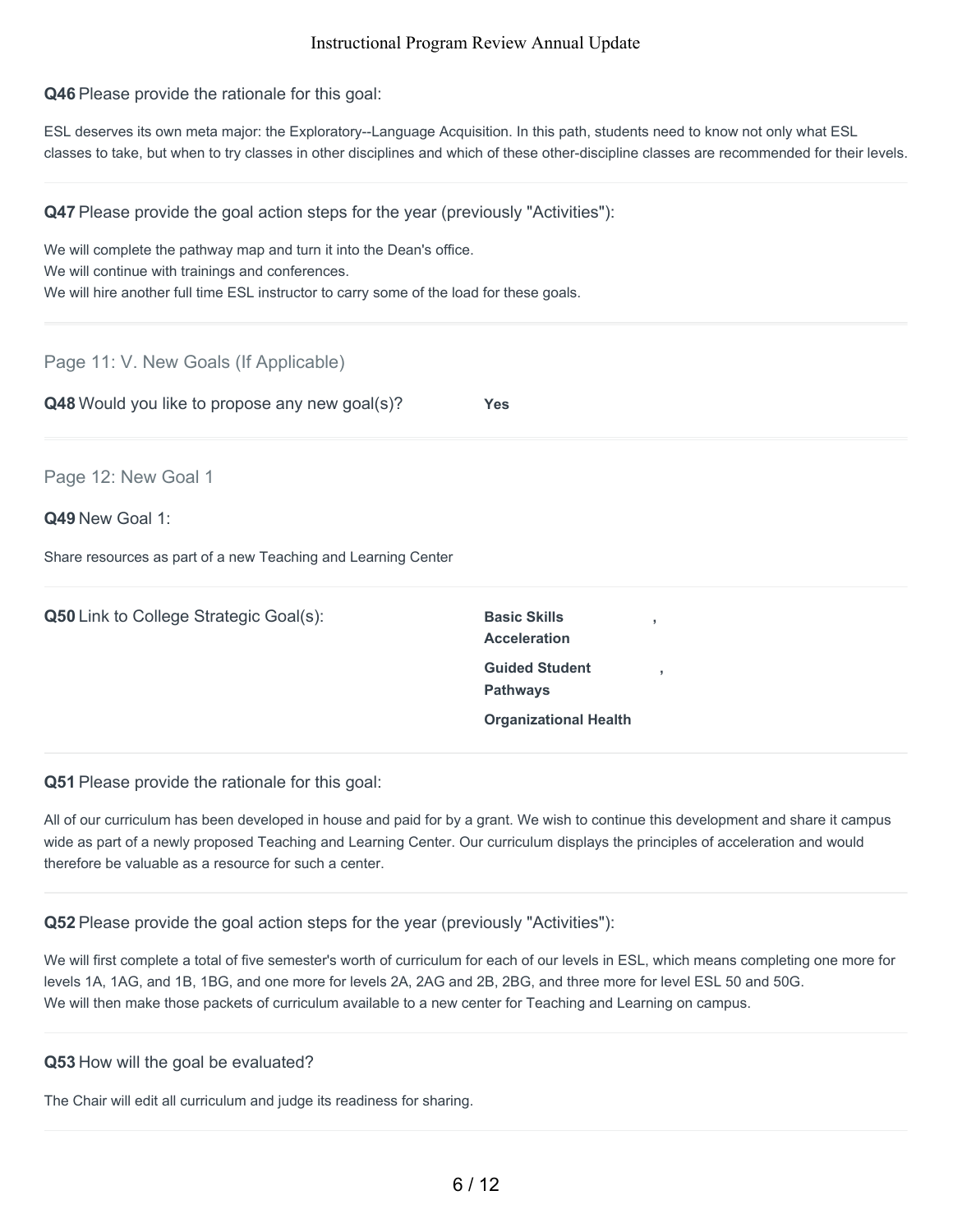| Q54 Do you have another new goal?                                                   | <b>No</b>                               |
|-------------------------------------------------------------------------------------|-----------------------------------------|
| Page 13: New Goal 2                                                                 |                                         |
| Q55 New Goal 2:                                                                     | <b>Respondent skipped this question</b> |
| <b>Q56</b> Link to College Strategic Goal(s):                                       | <b>Respondent skipped this question</b> |
| Q57 Please provide the rationale for this goal:                                     | <b>Respondent skipped this question</b> |
| Q58 Please provide the goal action steps for the year<br>(previously "Activities"): | <b>Respondent skipped this question</b> |
| Q59 How will the goal be evaluated?                                                 | <b>Respondent skipped this question</b> |
| Q60 Do you have another new goal?                                                   | <b>Respondent skipped this question</b> |
| Page 14: New Goal 3                                                                 |                                         |
| Q61 New Goal 3:                                                                     | <b>Respondent skipped this question</b> |
| <b>Q62</b> Link to College Strategic Goal(s):                                       | <b>Respondent skipped this question</b> |
| Q63 Please provide the rationale for this goal:                                     | <b>Respondent skipped this question</b> |
| Q64 Please provide the goal action steps for the year<br>(previously "Activities"): | <b>Respondent skipped this question</b> |
| Q65 How will the goal be evaluated?                                                 | <b>Respondent skipped this question</b> |
| Q66 Do you have another new goal?                                                   | <b>Respondent skipped this question</b> |
| Page 15: New Goal 4                                                                 |                                         |
| Q67 New Goal 4:                                                                     | <b>Respondent skipped this question</b> |
| Q68 Link to College Strategic Goal(s):                                              | <b>Respondent skipped this question</b> |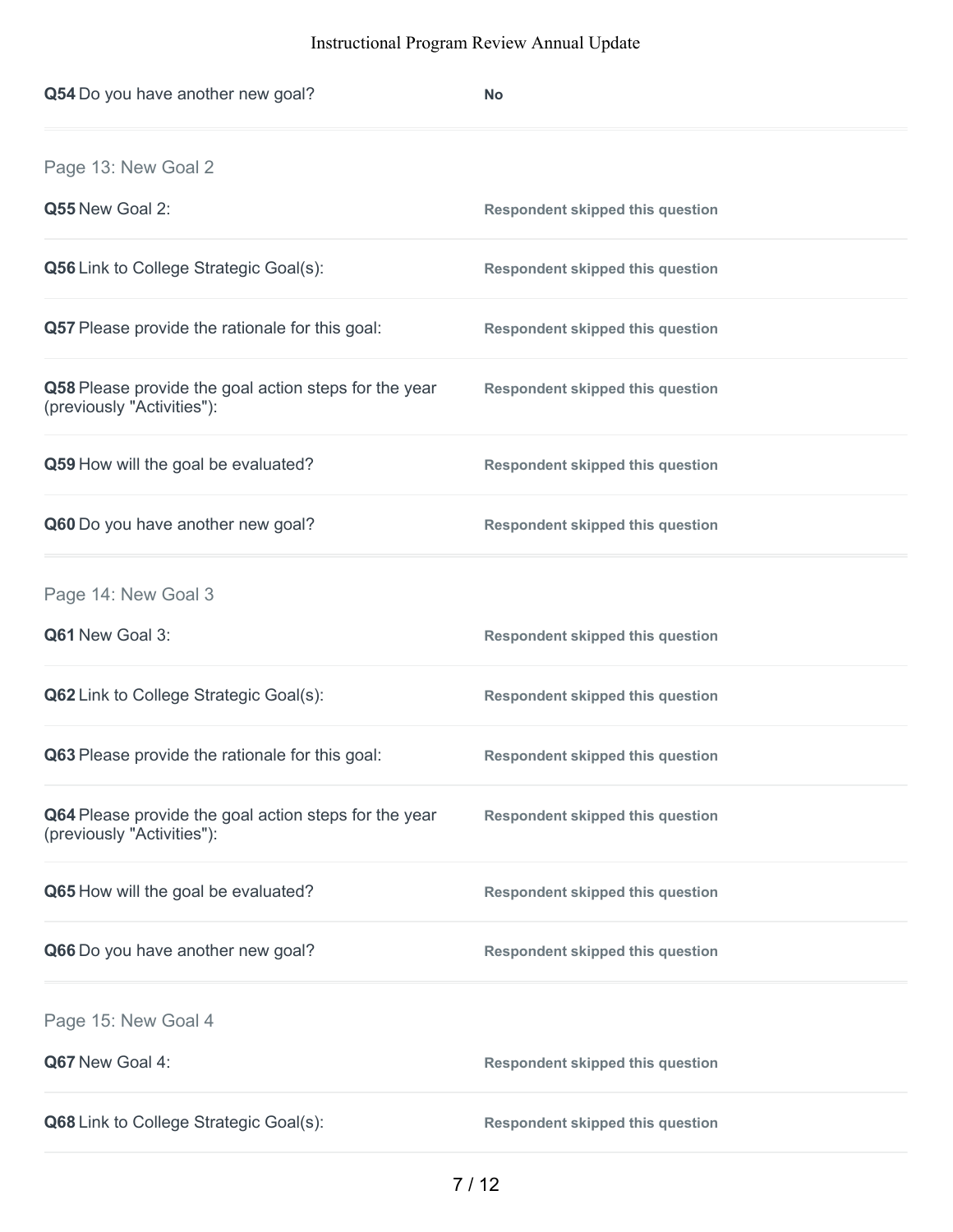| Q69 Please provide the rationale for this goal:                                                                                                                                                                                                                                                                                                                                                                                | <b>Respondent skipped this question</b> |
|--------------------------------------------------------------------------------------------------------------------------------------------------------------------------------------------------------------------------------------------------------------------------------------------------------------------------------------------------------------------------------------------------------------------------------|-----------------------------------------|
| Q70 Please provide the goal action steps for the year<br>(previously "Activities"):                                                                                                                                                                                                                                                                                                                                            | <b>Respondent skipped this question</b> |
| Q71 How will the goal be evaluated?                                                                                                                                                                                                                                                                                                                                                                                            | <b>Respondent skipped this question</b> |
| Page 16: VI. Resources Needed to Fully Achieve Goal(s)                                                                                                                                                                                                                                                                                                                                                                         |                                         |
| Q72 Is the program requesting resources this year to<br>achieve this goal?                                                                                                                                                                                                                                                                                                                                                     | <b>Yes</b>                              |
| Page 17: V. Faculty Resource Needs                                                                                                                                                                                                                                                                                                                                                                                             |                                         |
| Q73 Are you requesting one or more faculty positions to<br>achieve this goal?                                                                                                                                                                                                                                                                                                                                                  | <b>No</b>                               |
| Page 18: Faculty Position Request(s)                                                                                                                                                                                                                                                                                                                                                                                           |                                         |
| Q74 Please remember to complete the Faculty Position<br>Request Form (accessible here, under Staffing Request<br>Information) for this position that you are requesting and<br>upload it using the button below. The Faculty Position<br>Request Form (In Word) can be located here (under<br>Staffing Request Information). Brief Description of the<br><b>Position Requested:</b>                                            | <b>Respondent skipped this question</b> |
| Q75 Faculty Position Request 1 - Related Program<br>Goal(s):                                                                                                                                                                                                                                                                                                                                                                   | <b>Respondent skipped this question</b> |
| Q76 Faculty Position Request Upload 1: Please upload<br>the completed faculty request form for the above position<br>using the button below. You can access the Word<br>version of the Faculty Position Request Form<br>here (under Staffing Request Information).                                                                                                                                                             | <b>Respondent skipped this question</b> |
| Q77 Faculty Position Request 2 (if applicable): Please<br>remember to complete the Faculty Position Request<br>Form (accessible here, under Staffing Request<br>Information) for this position that you are requesting and<br>upload it using the button below. The Faculty Position<br>Request Form (In Word) can be located here (under<br>Staffing Request Information). Brief Description of<br><b>Position Requested:</b> | <b>Respondent skipped this question</b> |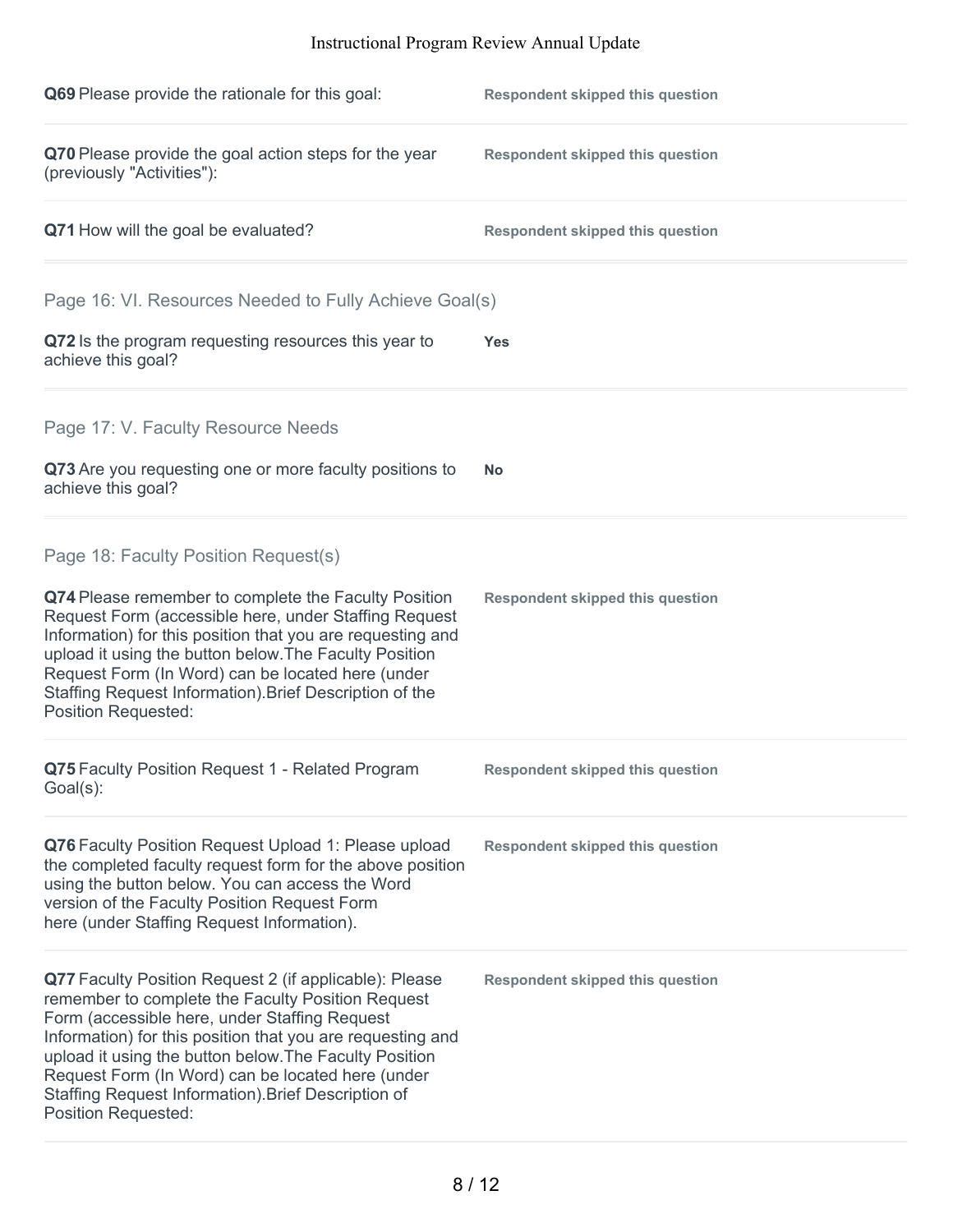| Q78 Faculty Position Request 2 - Related Program<br>Goal(s):                                                                                                                                                                                                            | <b>Respondent skipped this question</b> |
|-------------------------------------------------------------------------------------------------------------------------------------------------------------------------------------------------------------------------------------------------------------------------|-----------------------------------------|
| Q79 Faculty Position Request Upload 2: Please upload<br>the completed faculty request form for the above position<br>using the button below. You can access the Word<br>version of the Faculty Position Request Form here.                                              | <b>Respondent skipped this question</b> |
| Page 19: VI. Classified Staff Resource Needs                                                                                                                                                                                                                            |                                         |
| Q80 Are you requesting one or more classified positions<br>to achieve this goal?                                                                                                                                                                                        | <b>No</b>                               |
| Page 20: Classified Staff Position Request(s)                                                                                                                                                                                                                           |                                         |
| <b>Q81</b> Classified Staff Position Request 1: Please<br>remember to complete the Classified Staff Position<br>Request Form (accessible here, under Staffing Request<br>Information) for this position you are<br>requesting. Brief Description of Position Requested: | <b>Respondent skipped this question</b> |
| Q82 Classified Staff Position 1 Related Program Goal(s):                                                                                                                                                                                                                | <b>Respondent skipped this question</b> |
| Q83 Classified Staff Position 1 Request Upload: Please<br>upload a completed Classified Position Request Form<br>for this request using the button below. You can access<br>the Word version of the Classified Position Request<br>Form here.                           | <b>Respondent skipped this question</b> |
| Q84 *** OPTIONAL*** Please use the button below to<br>upload the position classification description (obtained<br>from HR).                                                                                                                                             | <b>Respondent skipped this question</b> |
| Q85 Classified Staff Position Request 2: Please<br>remember to complete the Classified Staff Position<br>Request Form (accessible here, under Staffing Request<br>Information) for each position you are requesting. Brief<br>Description of Position Requested:        | <b>Respondent skipped this question</b> |
| Q86 Classified Staff Position 2 Related Program Goal(s):                                                                                                                                                                                                                | <b>Respondent skipped this question</b> |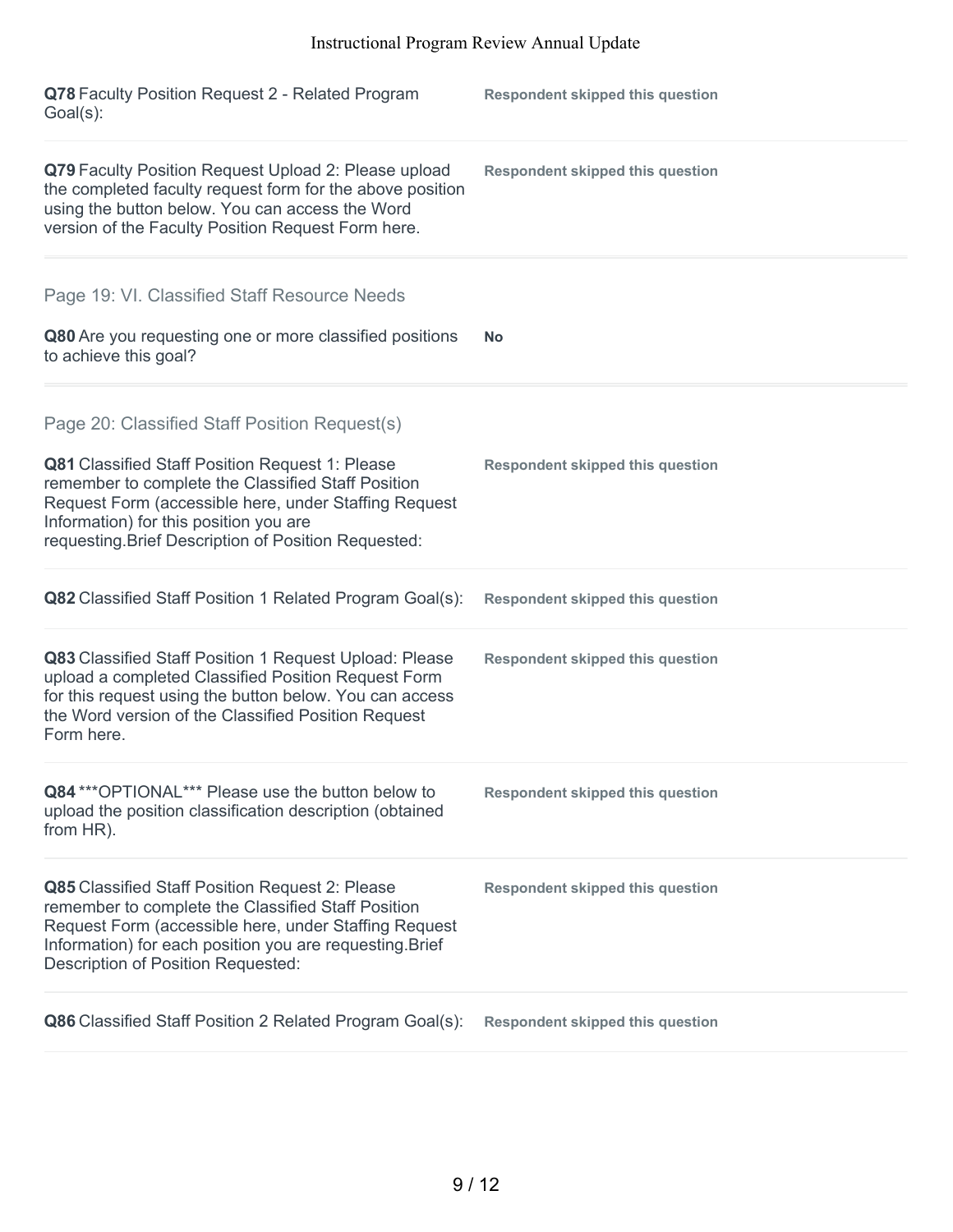| Q87 Classified Staff Position Request 2 Upload: Please<br>upload a completed Classified Position Request Form<br>for this request using the button below. You can access<br>the Word version of the Classified Position Request<br>Form here (under Staffing Request Information). | <b>Respondent skipped this question</b> |
|------------------------------------------------------------------------------------------------------------------------------------------------------------------------------------------------------------------------------------------------------------------------------------|-----------------------------------------|
| Q88 *** OPTIONAL*** Please use the button below to<br>upload the position classification description (obtained<br>from HR).                                                                                                                                                        | <b>Respondent skipped this question</b> |
| Page 21: VII. Technology Resource Needs                                                                                                                                                                                                                                            |                                         |
| Q89 Are you requesting technology resources to achieve<br>this goal?                                                                                                                                                                                                               | <b>No</b>                               |
| Page 22: Technology Request(s)                                                                                                                                                                                                                                                     |                                         |
| Q90 Technology Request 1: Please remember to<br>complete a Technology Request Form for each request<br>you are submitting. You can access the online<br>Technology Request Form here: Technology Request<br>Form                                                                   | <b>Respondent skipped this question</b> |
| Q91 Technology Request 2: Please remember to<br>complete a Technology Request Form for each request<br>you are submitting. You can access the online<br>Technology Request Form here: Technology Request<br>Form                                                                   | <b>Respondent skipped this question</b> |
| Page 23: VIII. Perkins and Strong Workforce Resource Needs                                                                                                                                                                                                                         |                                         |
| Q92 Are you requesting Perkins and/or Strong<br>Workforce resources to achieve this goal?                                                                                                                                                                                          | <b>No</b>                               |
| Page 24: Perkins Request and Strong Workforce                                                                                                                                                                                                                                      |                                         |
| Q93 Perkins Request and Strong Workforce 1: Please<br>remember to complete the Perkins Request Form and<br>submit it via the annual Perkins/Strong Workforce<br>request process/cycle.                                                                                             | <b>Respondent skipped this question</b> |
| Q94 Perkins Request and Strong Workforce 2: Please<br>remember to complete the Perkins Request Form and<br>submit it via the annual Perkins/Strong Workforce<br>request process/cycle.                                                                                             | <b>Respondent skipped this question</b> |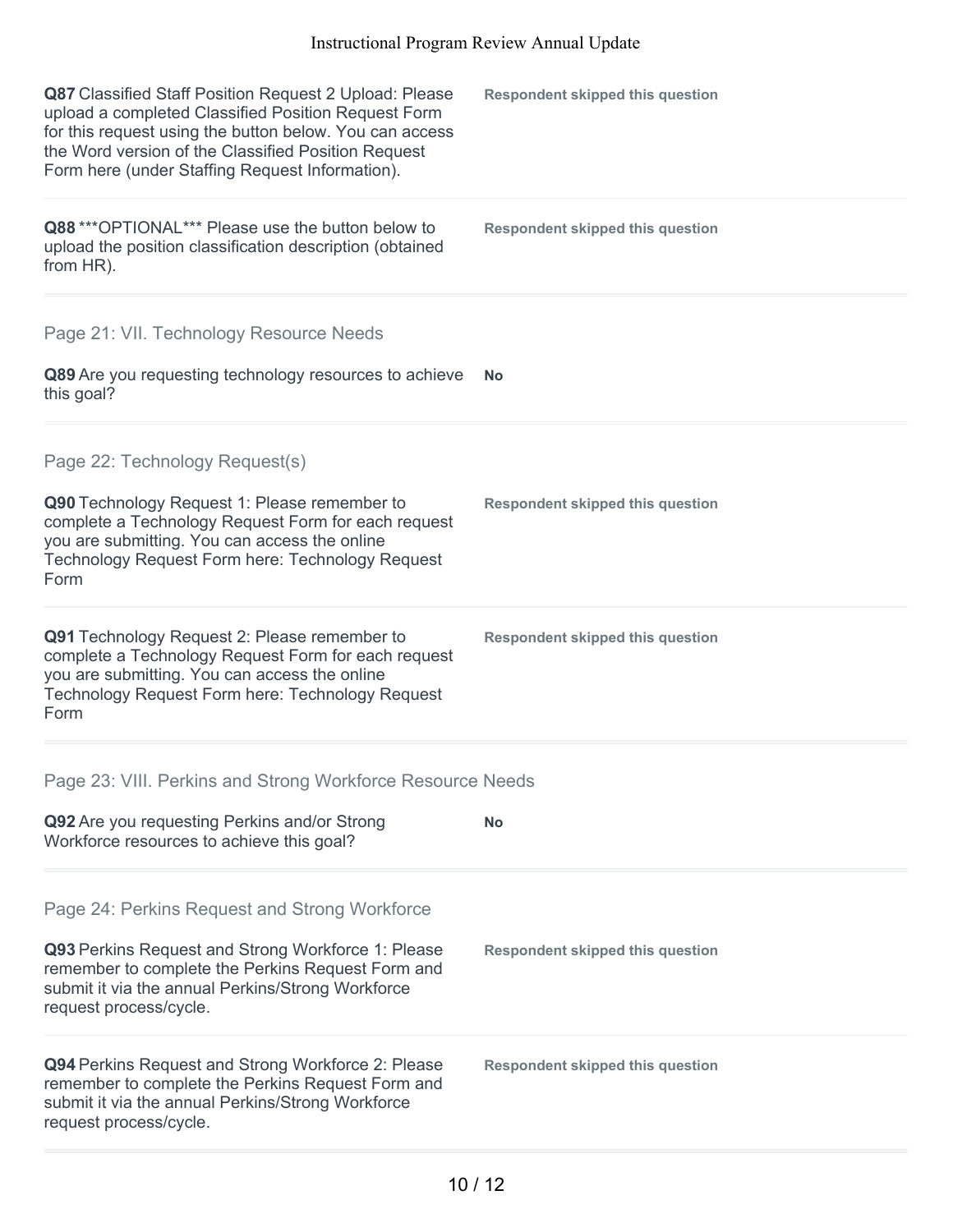# **Q95** Are you requesting supplies and/or equipment resources to achieve this goal? **Yes Q96** Supplies/Equipment Request 1: In the boxes below please provide information on your request. Supplies/Equipment requests will be considered on a one-time funding basis. Description: **Poster Pads, special markers** Amount Requested \$: **400** Related Program Review Goal(s): **For ongoing success of goal 1: expanding professional development(specifically for training.) Q97** Supplies/Equipment Documentation 1: Please upload any supplies/equipment quotes or additional documentation for this request. **Respondent skipped this question Q98** Supplies/Equipment Request 2: In the boxes below please provide information on your request. Supplies/Equipment requests will be considered on a one-time funding basis. **Respondent skipped this question Q99** Supplies/Equipment Documentation 2 : Please upload any supplies/equipment quotes or additional documentation for this request. **Respondent skipped this question Q100** Are you requesting facilities resources to achieve this goal? **No Q101** Facilities Request 1: Please provide the information below and remember to complete a Facilities Request Form accessible here: Facilities Request Form **Respondent skipped this question Q102** Facilities Request 2: Please provide the information below and remember to complete a Facilities **Respondent skipped this question** Page 25: IX. Supplies/Equipment Resource Needs Page 26: Supplies/Equipment Request(s) Page 27: X. Facilities Resource Needs Page 28: Facilities Request

Page 29: XI. Professional Development Resource Needs

Request Form, accessible here:Facilities Request Form